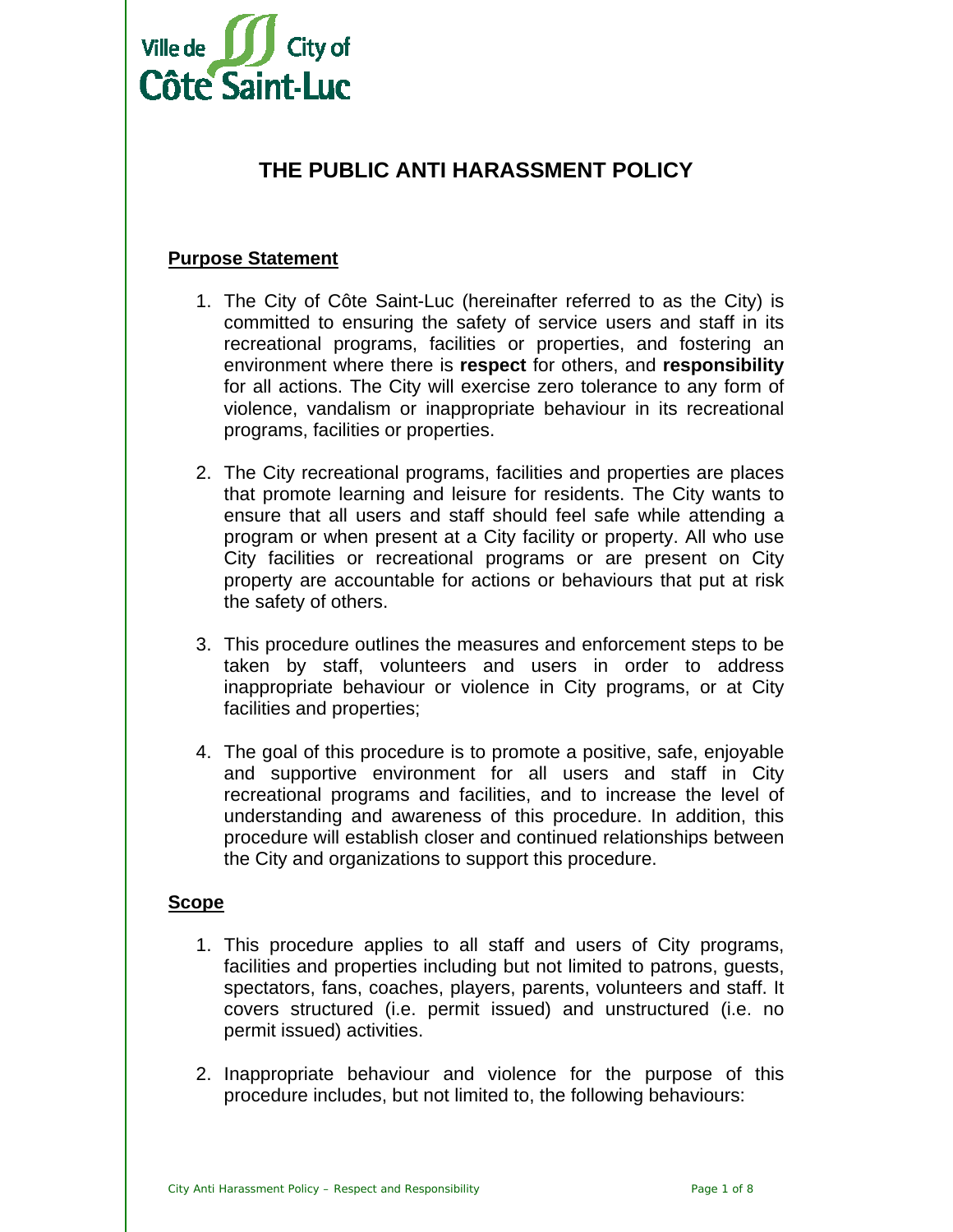- a) Loud verbal assaults directed at participants, officials, members of the public or City staff deemed to be aggressive or intimidating or having the potential of inciting violence;
- b) Threats and/or attempts to intimidate;
- c) Throwing of articles in a deliberate or aggressive manner;
- d) Aggressive approaches to another individual (physical / verbal assault);
- e) Physical striking of another individual;
- f) Attempts to goad or incite violence in others;
- g) Theft of property;
- h) Possession of weapons;
- i) Vandalism to building or property owned or leased through the City;
- j) Refusal to follow the rules outlined by the City;
- k) Racial or ethnic or religious or linguistic or sexual orientation slurs;
- l) Illegal consumption of alcohol or drugs;
- m) Harassment (defined as "engaging in a course of vexatious comment or conduct that is known or ought reasonably to be known to be unwelcome");
- n) Contravention of City by-laws or policies.

#### **Procedure**

#### **Education**

1. The City with its community partners, will undertake a promotional and educational campaign aimed at raising awareness among parents, participants, volunteers, officials, spectators and patrons of the importance of their role in creating a positive atmosphere;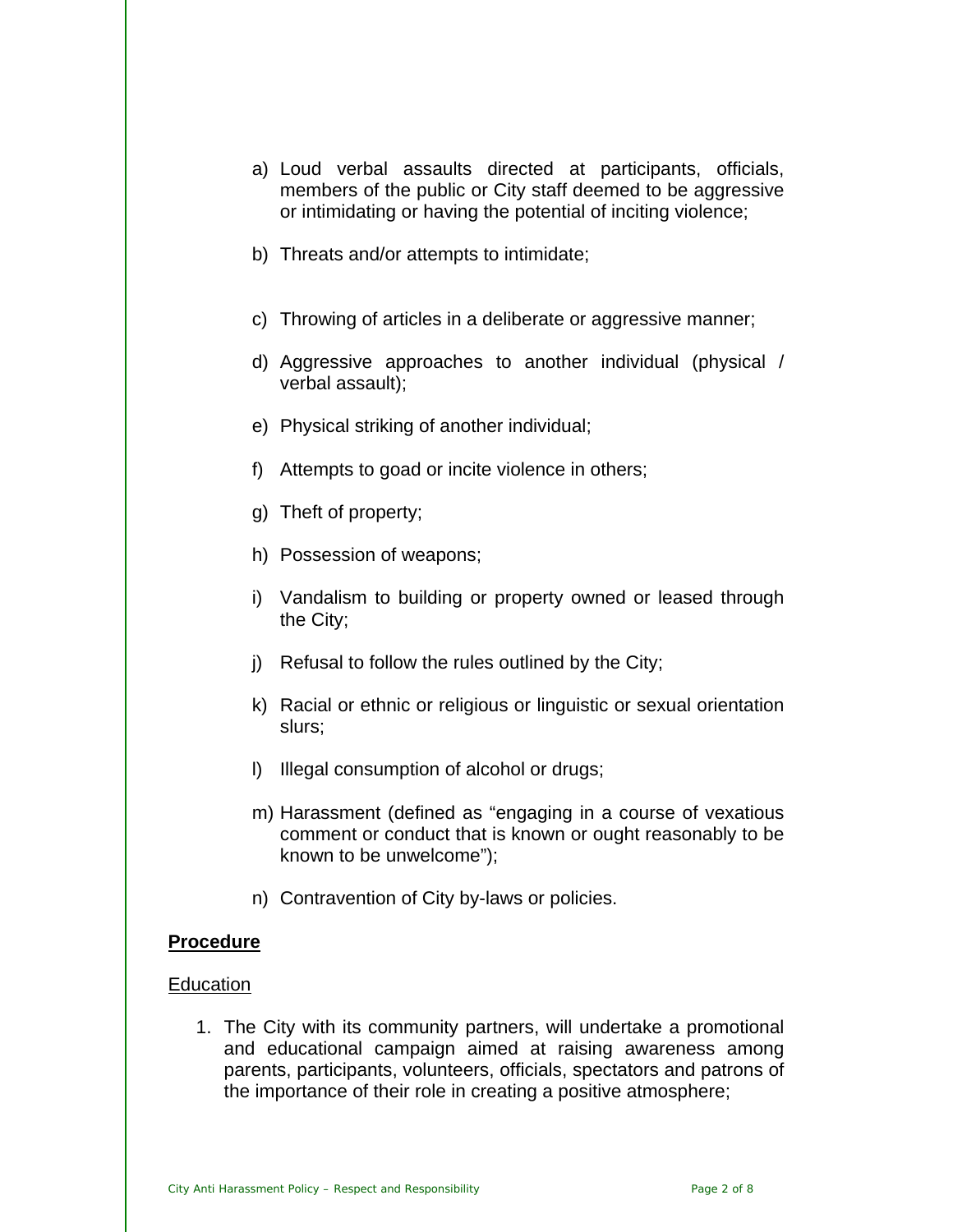2. In addition, necessary and required ongoing training and education will be provided to staff and volunteers to support the implementation of this policy.

# Duty to Report

- 1. The City's primary concern is the safety of the service users and its staff. If at any time users or staff feels personally threatened, they are to call the Police and Public Security immediately. It is **NOT** the expectation that staff or users put themselves at risk or jeopardize one's safety in dealing with any perceived or real situation;
- 2. City staff are to report acts of violence, vandalism or inappropriate behaviours to their immediate supervisor and convey a report to appropriate association(s) within 24 hours;
- 3. Patrons of City facilities are to report acts of violence, vandalism or inappropriate behaviours to a City staff member and/or a designated person of the appropriate organization within 24 hours;
- 4. All incidents of violence and or vandalism or threatening situations must be reported to the Police and Public Security;
- 5. Organizations dealing directly with incidents are required to inform the department of a resolution within thirty days.

# Enforcement Options / Steps

- 1. The City will take appropriate actions when incidents pertaining to this procedure occur in City facilities, programs or properties. City staff are authorized to act if inappropriate behaviour or violence are observed or reported in the following instances:
	- a) Observation (or potential) of any physical violence or vandalism;
	- b) Observation of verbal abuse or (potential) threat;
	- c) The request of a community group representative (i.e. coaches), who acting reasonably is unable to get cooperation from parents, participants, coaches, officials, or spectators;
	- d) The request of a community group or individual who, as part of their operations, are threatened, intimidated, or persistently disrupted for the purposes of inciting negative activity.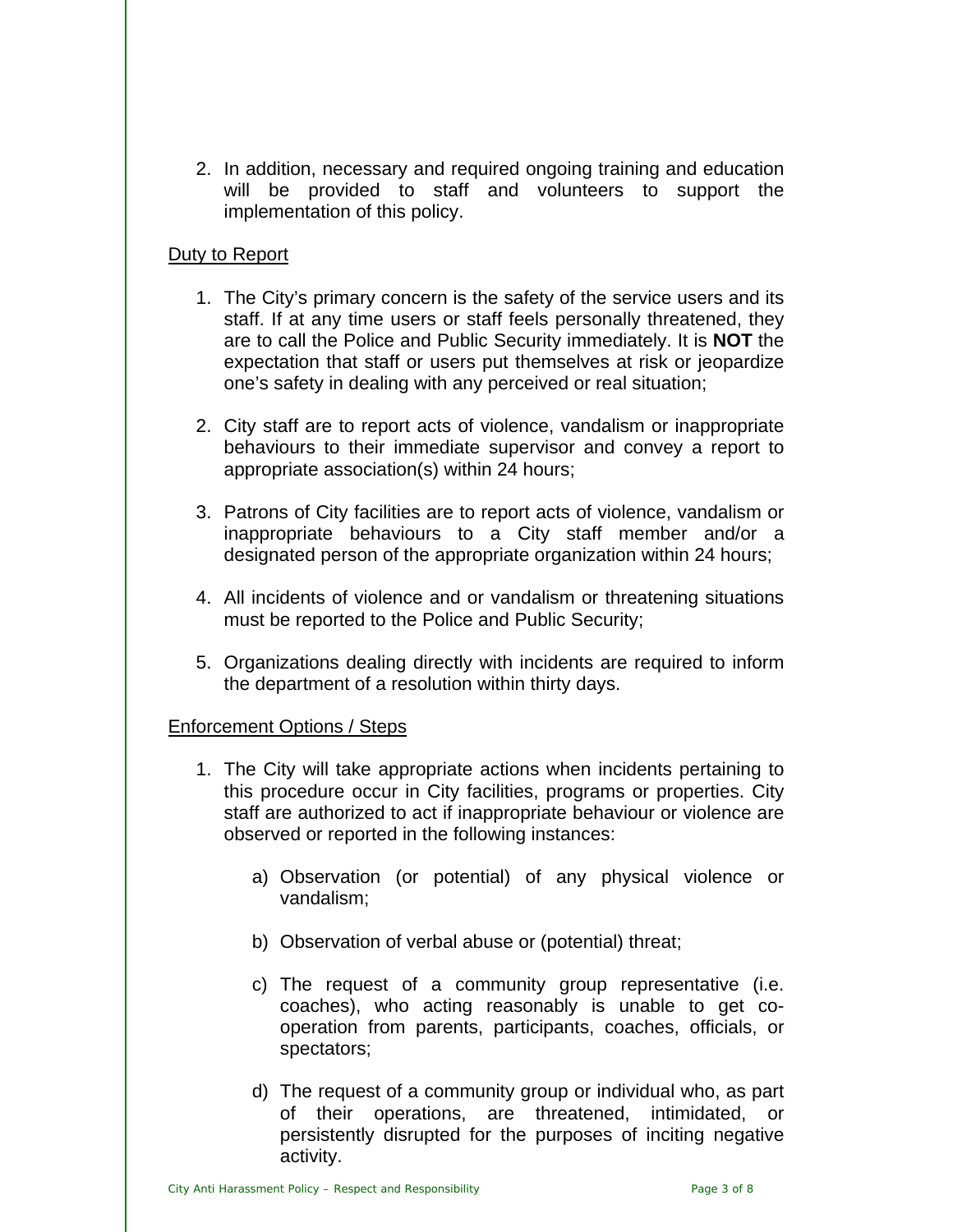- 2. Upon witnessing or suspecting physical violence; enact the following departmental operating procedures and contact the Police and Public Security immediately:
	- a) Without jeopardizing one's safety, advise the identified party to stop the activity immediately or they will be asked to leave;
	- b) If party does not co-operate, inform identified party they are now trespassing (as Police and Public Security have already been called);
	- c) If individual refuses to leave, do not engage in argument or physical confrontation but wait for Police and Public Security to arrive;
	- d) Advise authorized staff supervisor or on call supervisory personnel immediately;
	- e) Prepare incident report;
	- f) Incident to be reviewed by staff;
	- g) All staff shall cooperate and support the Police and Public Security during any investigation and prosecution process resulting from any charges laid.
- 3. Upon witnessing continued verbal abuse or activity:
	- a) Assess the situation to determine if departmental operating procedures should be enacted;
	- b) Advise identified party, without jeopardizing one's safety, that they stop the activity immediately or they will be asked to leave;
	- c) If party does not co-operate, inform identified party they are now trespassing and Police will be called;
	- d) If individual refuses to leave, do not engage in argument or physical confrontation, leave and wait for Police to arrive;
	- e) Advise authorized staff supervisor or on call supervisory personnel;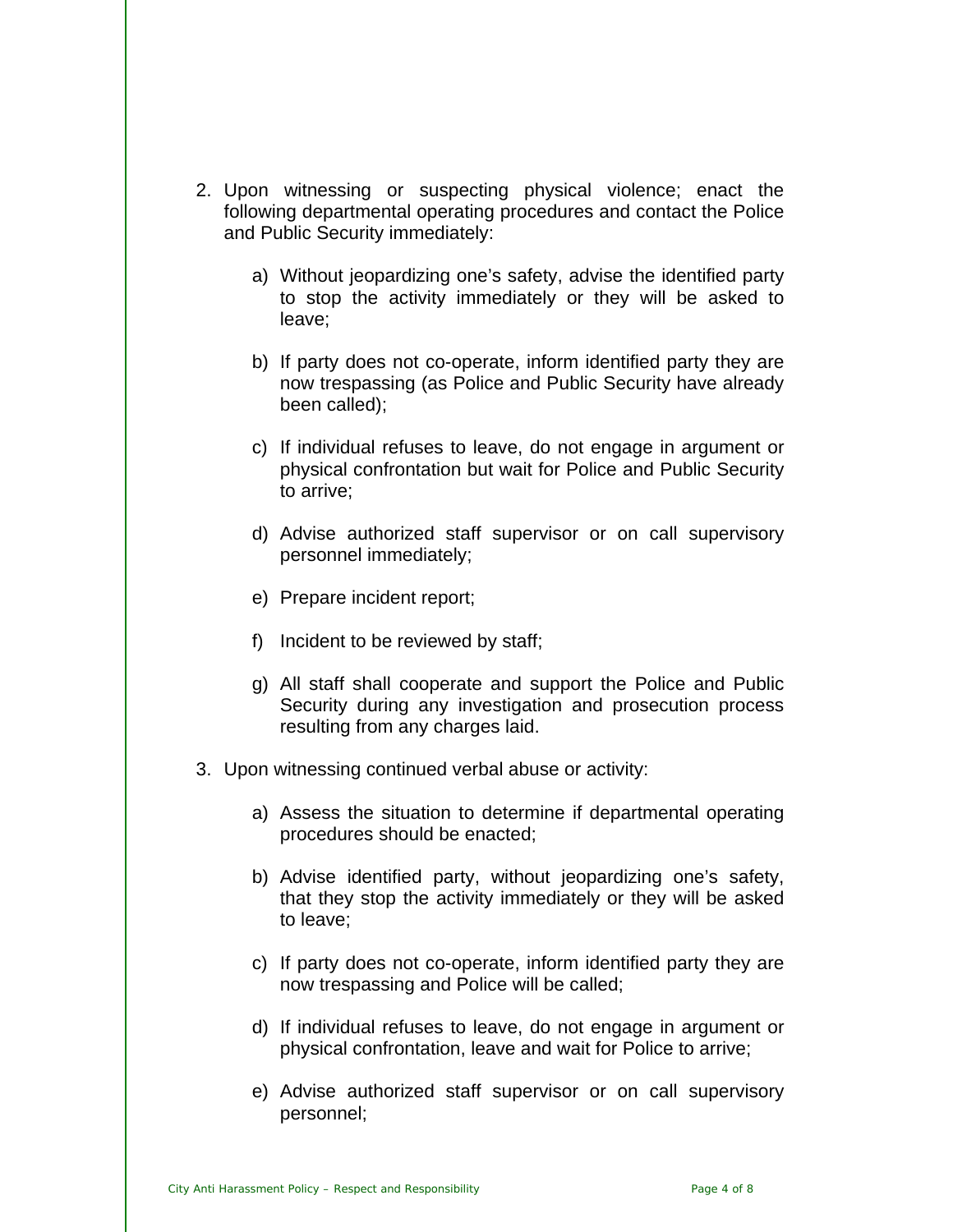- f) Request full written report from community group / representative;
- g) Incident to be reviewed by staff
- 4. Upon reported actions of physical violence by community group / representative or volunteer; enact departmental operating procedures and contact Police immediately:
	- a) Without jeopardizing one's safety, advise the identified party to stop the activity immediately or they will be asked to leave;
	- b) If party does not co-operate, inform the identified party that they are now trespassing (as Police and Public Security have already been called);
	- c) If individual refuses to leave, do not engage in argument or physical confrontation, leave and wait for Police to arrive;
	- d) Advise authorized staff supervisor or on call supervisory personnel
	- e) Request full written report from community group / representative
	- f) Incident to be reviewed by staff.
- 5. Upon reported actions of verbal abuse or activity by community group / representative or volunteer:
	- a) Assess the situation to determine if procedures should be enacted;
	- b) Without jeopardizing one's safety, advise the identified party to stop the activity immediately or they will be asked to leave;
	- c) If party does not co-operate, inform the identified party that they are now trespassing and Police will be called;
	- d) If individual refuses to leave, do not engage in argument or physical confrontation, leave and call the Police;
	- e) Advise authorized staff supervisor or on call supervisory personnel;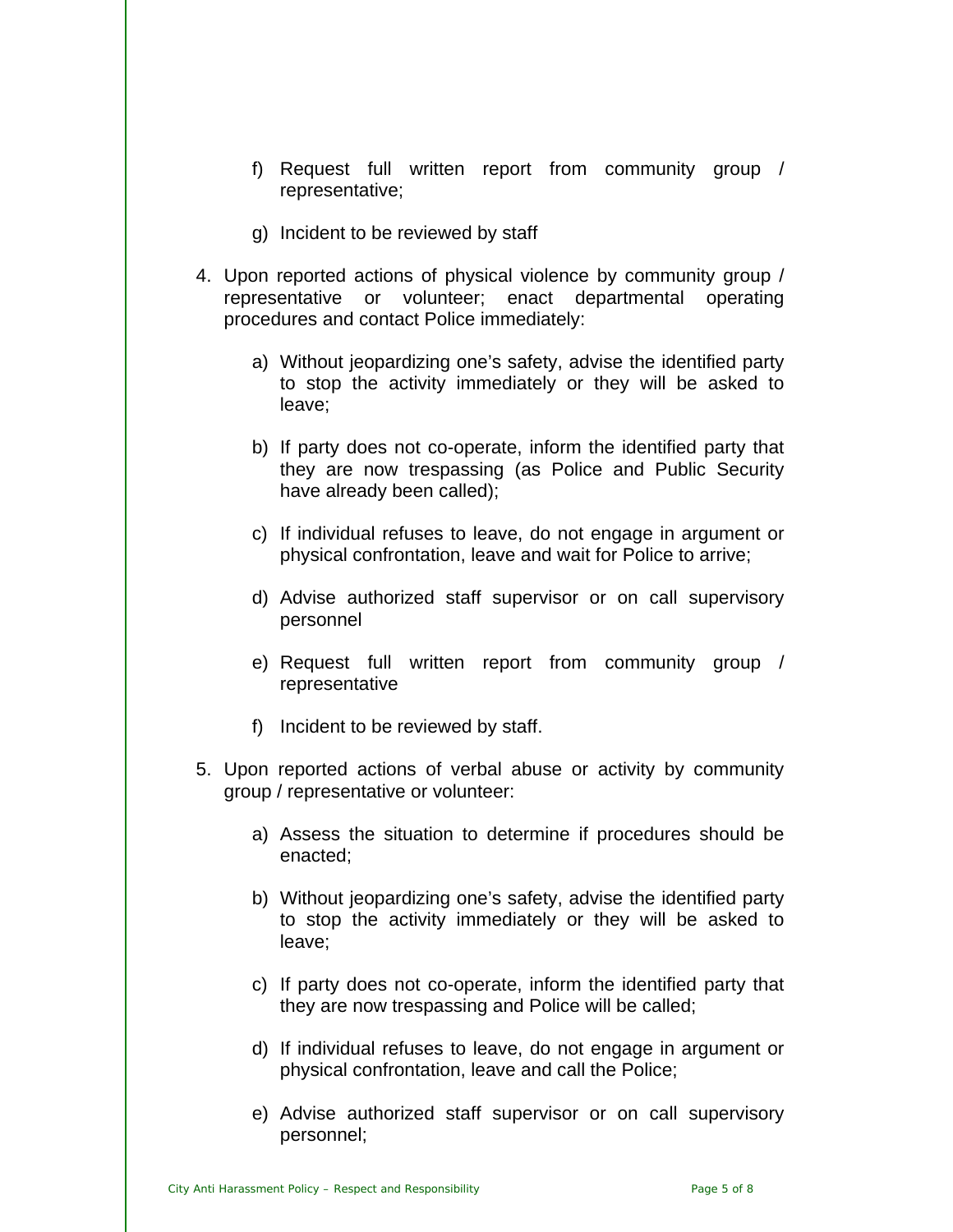- f) Prepare incident report;
- g) Request full written report from community group / representative;
- h) Incident to be reviewed by staff
- 6. Requirements of users and volunteers:
	- a) A representative for each group or team must be on site at all times;
	- b) Representatives are required to understand the departmental operating procedures;
	- c) Without jeopardizing one's safety, advise the identified party that they are contravening the departmental operating procedures and contact the Police if necessary;
	- d) Provide full written report related to incident within the required time frame and notify the City personnel.

#### Consequences of Non-Compliance

- 1. Individuals who engage in any unacceptable behaviour, as defined in this procedure, may, depending on the severity, be barred immediately from the premises and if necessary, a suspension for a period of time. The suspension may apply to all programs, facilities and properties, if warranted;
- 2. All incidents that result in a suspension or barring from programs, facilities and properties will be followed up in writing by the Department directly concerned, outlining the details of the suspension. The final decision related to the details of the suspension or barring will be made by the City Manager or Director of said Department or their designate. All correspondence related to discipline will be written under the signature of the City Manager or Director of said Department or designate;
- 3. Appropriate staff in facility sections and or geographic areas will be notified of individuals who are barred or individuals who received a letter of trespass from City properties and facilities. Appropriate organizations may be notified of the situation where appropriate;
- 4. Incidents may be reported to the Police, and charges may follow;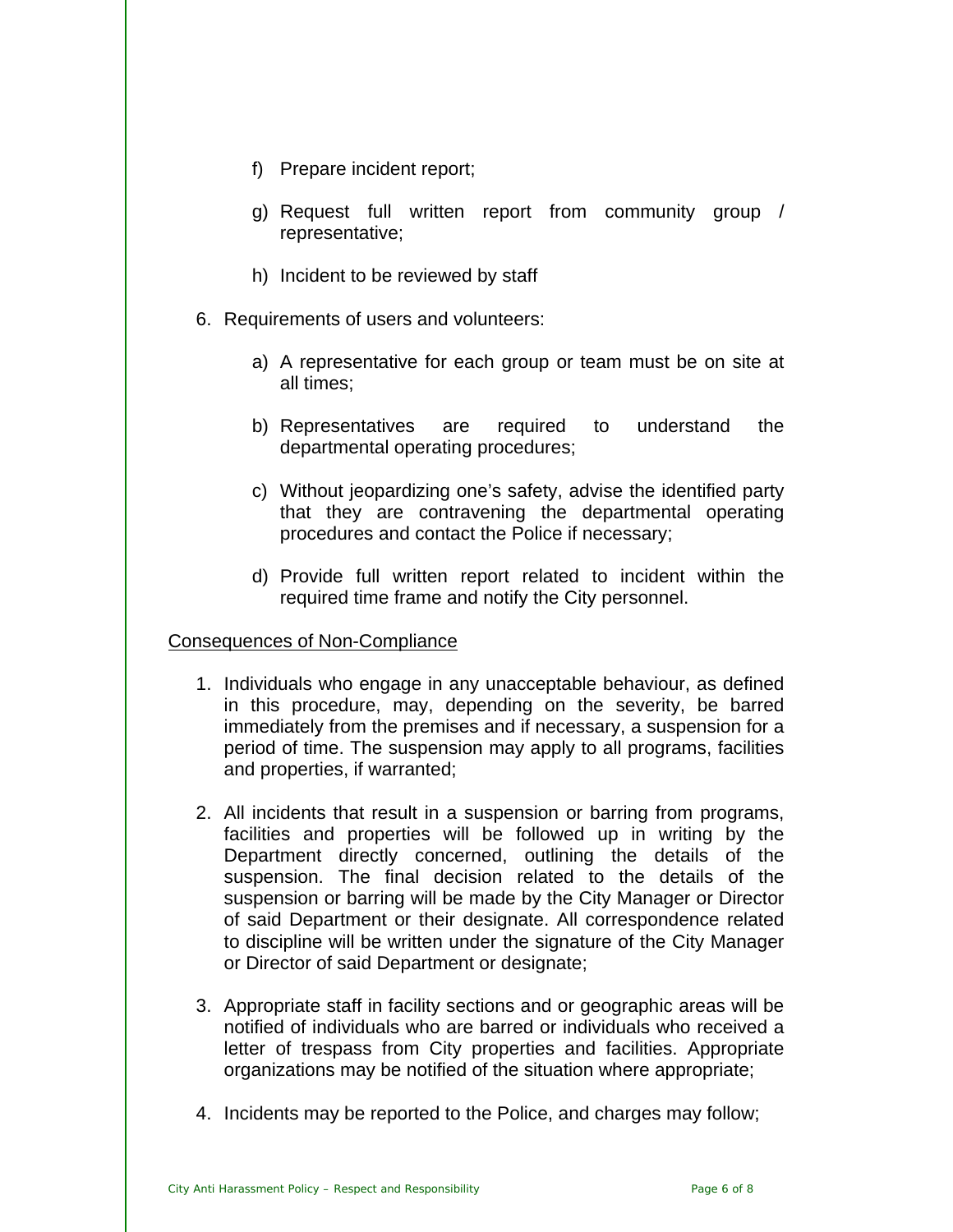5. In addition to any other measures taken, where vandalism or theft has been perpetrated, the individual(s) responsible will be required to reimburse the City for all costs associated with any repairs as well as any lost revenues or where appropriate be asked to repair the damage.

### Appeal Process

- 1. Individual(s) wishing to appeal any disciplinary measure may present their case in writing, accompanied with a mandatory \$50 fee to the Appeals Committee (defined as three individuals who are member of the City Council or appointed by the City Council) within 14 days of the decision. The fee will be refunded if the appeal is successful;
- 2. The Appeals Committee in consultation with the appropriate staff or organization, will review the appeal and any decision made is final.

# **Definitions:**

**Vandalism**: is defined as the malicious, wilful, and deliberate destruction, damage or defacing of property owned or permitted through the City.

# **Responsibilities**

- 1. The City Staff are the key personnel responsible for the implementation of this procedure;
- 2. **Departments** are responsible for ensuring that preventative measures are in place so that incidents of violence, vandalism and inappropriate behaviour do not occur in its programs, properties or facilities;
- 3. **Visitors** to the City's programs, facilities or properties are responsible for behaving and acting in a manner that respects the rights of others in order for the services to be used and enjoyed by all;
- 4. **Organizations and Users or Recipients** of City programs, facilities and properties are primarily responsible for the behaviour of everyone associated with them including participants, officials, spectators, patrons, parents, guests, etc;
- 5. **Major User Groups** by virtue of their signed agreements for use of City facilities, programs and properties are expected to promote, support and endorse the departmental operating procedures within their organizations. In addition, it is the responsibility of the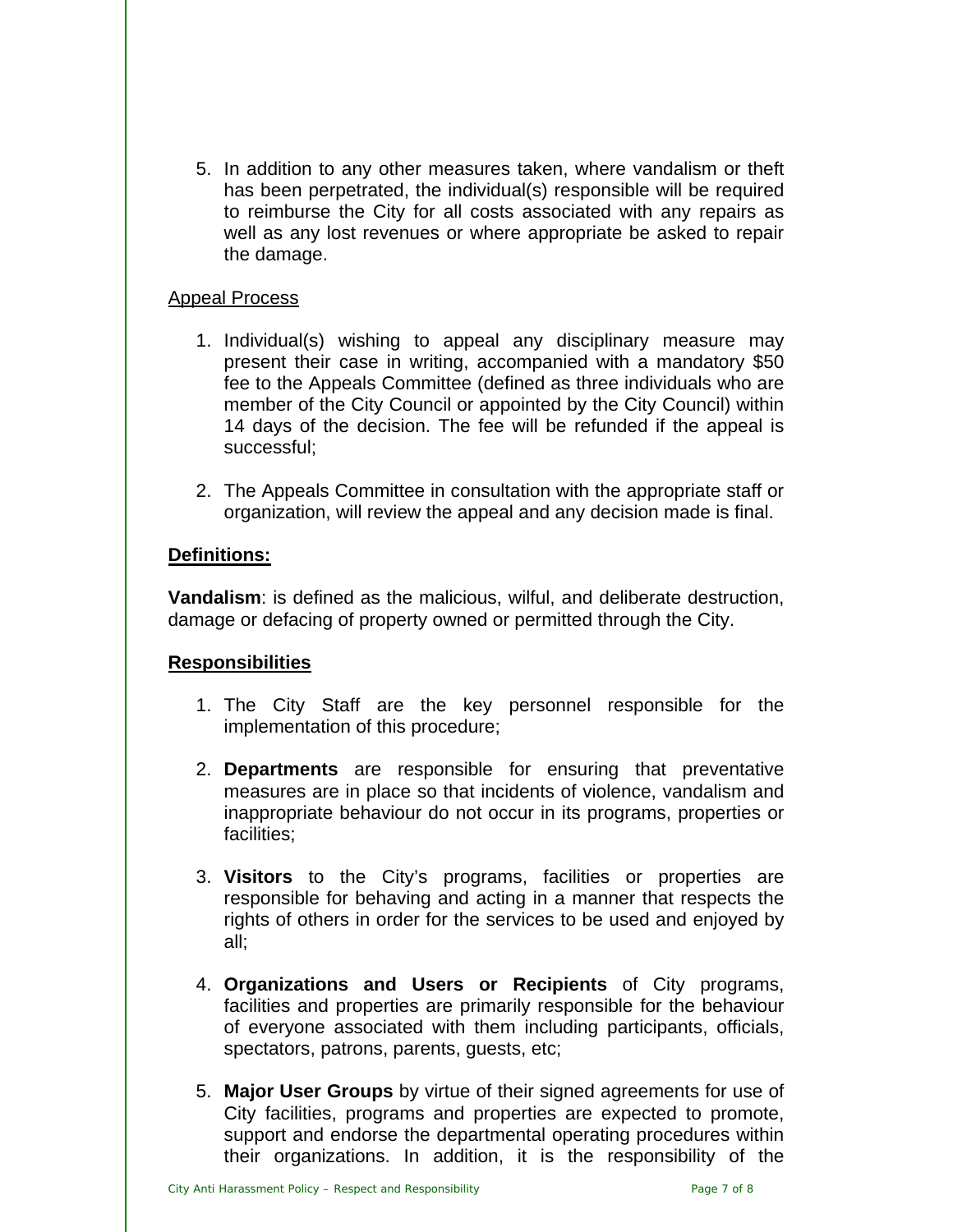signatory to sign a code of conduct and to ensure all those involved with the group (including out of town groups) are aware of the departmental operating procedures;

- 6. **Casual users** (non-permitted) are expected to abide by, support and endorse the departmental operating procedure;
- 7. **The City** shall work in partnership with community organization groups to ensure that their members have the opportunity to volunteer in a safe and positive environment.

Appendices

Appendix A – Incident Report form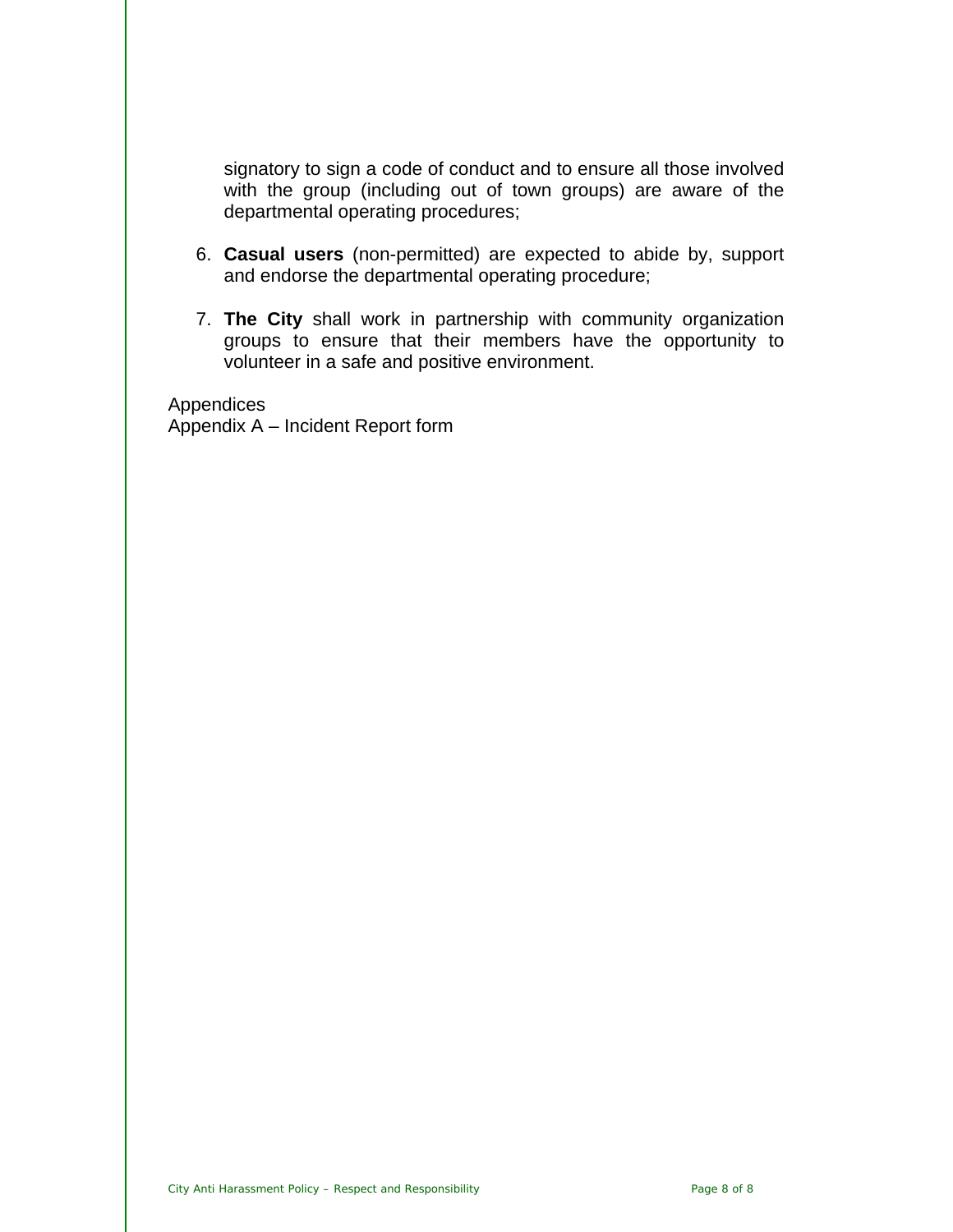

# **Incident Report Form**

| Is this a zero tolerance incident?                                                                        |                                                                                                                      | Yes | No. |                  |
|-----------------------------------------------------------------------------------------------------------|----------------------------------------------------------------------------------------------------------------------|-----|-----|------------------|
| Individual Reporting Details:                                                                             |                                                                                                                      |     |     |                  |
| Note: All parts of this form must be completed or report will not be received.                            |                                                                                                                      |     |     |                  |
|                                                                                                           |                                                                                                                      |     |     |                  |
|                                                                                                           |                                                                                                                      |     |     |                  |
|                                                                                                           |                                                                                                                      |     |     |                  |
| Telephone Number: (Day) _______________(Evening) ___________                                              |                                                                                                                      |     |     |                  |
|                                                                                                           |                                                                                                                      |     |     |                  |
| <b>Incident Information:</b>                                                                              |                                                                                                                      |     |     |                  |
| Date: Date:                                                                                               |                                                                                                                      |     |     |                  |
| (Note: incidents have a better chance of resolution if notification has been received within 24<br>hours) |                                                                                                                      |     |     |                  |
|                                                                                                           |                                                                                                                      |     |     |                  |
|                                                                                                           |                                                                                                                      |     |     |                  |
|                                                                                                           |                                                                                                                      |     |     |                  |
| Participant(s) / Patron(s) Involved:                                                                      |                                                                                                                      |     |     |                  |
|                                                                                                           |                                                                                                                      |     |     |                  |
|                                                                                                           | Mailing Address <b>Container and Container and Container and Container and Container and Container and Container</b> |     |     |                  |
|                                                                                                           |                                                                                                                      |     |     |                  |
| Telephone Number: (Day) ______________(Evening) ___________                                               |                                                                                                                      |     |     |                  |
|                                                                                                           |                                                                                                                      |     |     |                  |
|                                                                                                           | If there are more participants involved, please attach extra pages.                                                  |     |     |                  |
| Organization / Association Contact Information (if applicable):                                           |                                                                                                                      |     |     |                  |
|                                                                                                           |                                                                                                                      |     |     |                  |
|                                                                                                           |                                                                                                                      |     |     |                  |
| Telephone Number: (Day) ______________(Evening) ___________                                               |                                                                                                                      |     |     | Page <sup></sup> |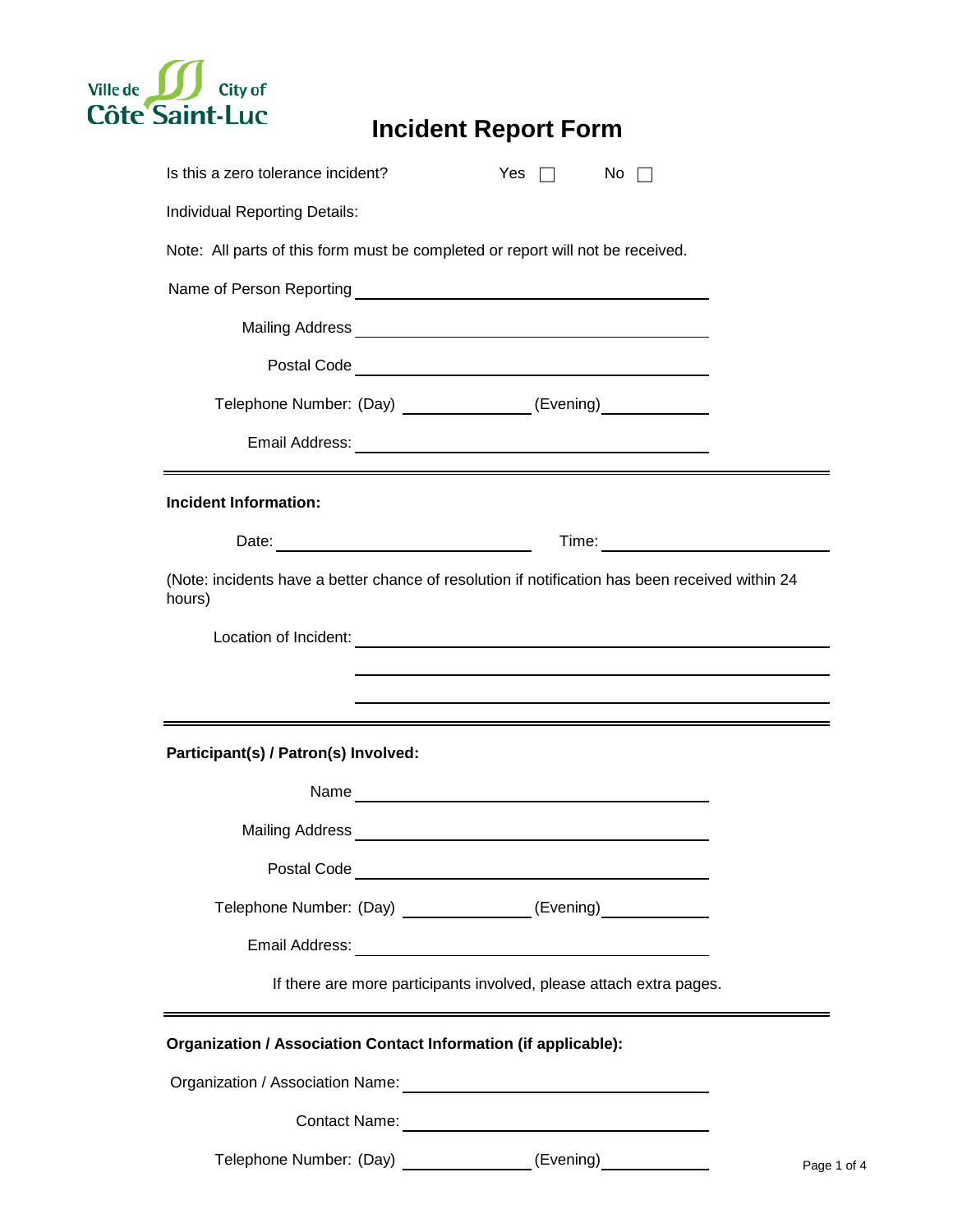#### **Category (please check all that apply)**

□ Verbal assault

- □ Threats / aggression
- Physical assault / harm
- □ Use of alcohol / drugs
- □ Vandalism
- □ Theft
- □ Harassment
- □ Other (please specify in detail)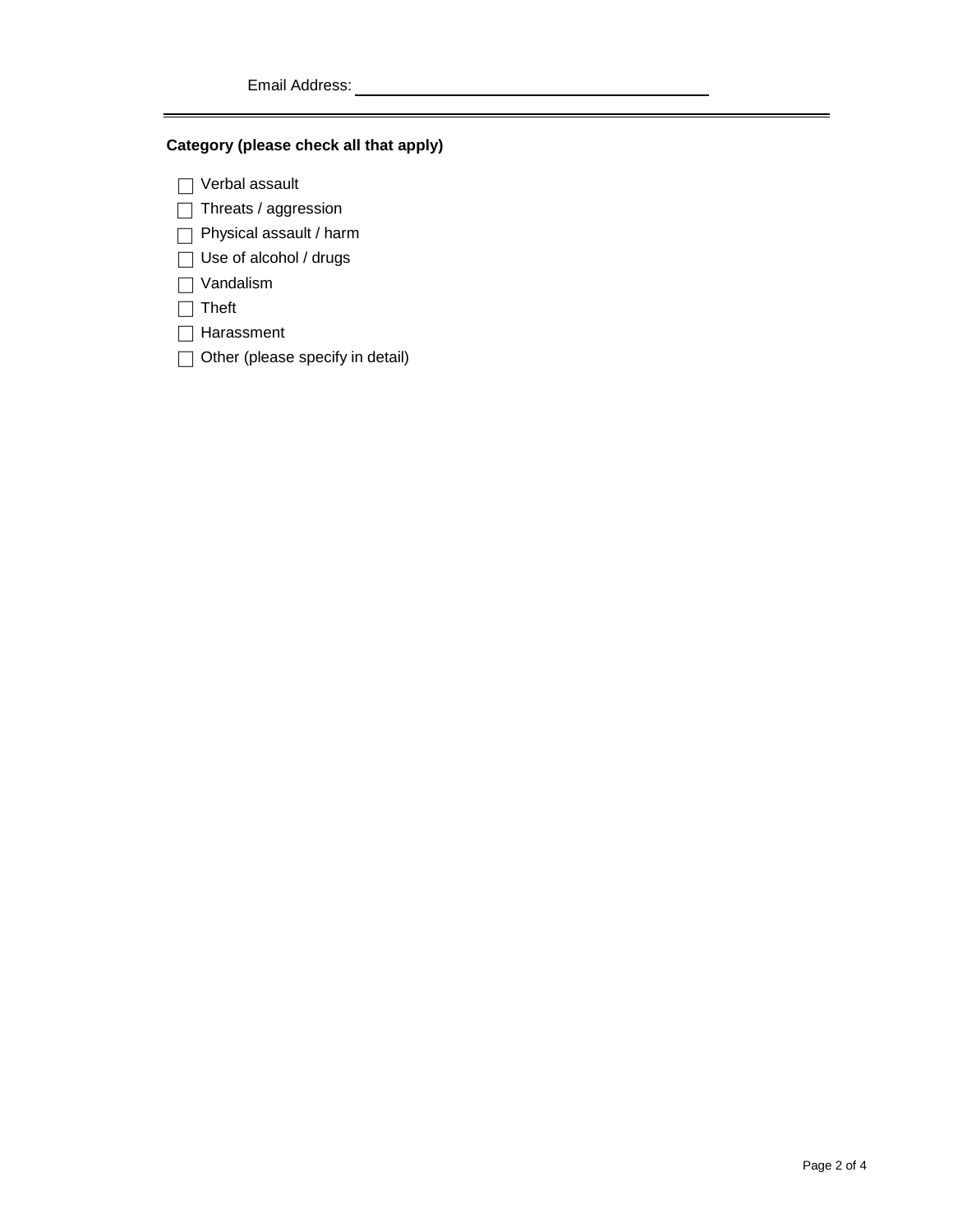

Describe In Detail What Happened:

| <b>Other Relevant Information:</b>             | This could include such information as sporting / group association name (ie / soccer, hockey),<br>team name, team number / colour, location of event etc.                                                                     |  |  |
|------------------------------------------------|--------------------------------------------------------------------------------------------------------------------------------------------------------------------------------------------------------------------------------|--|--|
|                                                |                                                                                                                                                                                                                                |  |  |
| If yes, who else was contacted?                | Was anyone else made aware of the incident? Yes $\Box$<br>$No$ $\vert \ \vert$                                                                                                                                                 |  |  |
| Ambulance<br><b>Fire Department</b><br>Parents | Police / Public Security Name of Officer<br><b>Occurrence Number</b><br>City Staff Name: Position:                                                                                                                             |  |  |
| Organization / Association<br>Other            | Name of person contacted: Name of person contacted:                                                                                                                                                                            |  |  |
|                                                | For Office Use Only:                                                                                                                                                                                                           |  |  |
| Action taken (please check):                   |                                                                                                                                                                                                                                |  |  |
| Letter of Warning                              | Date: the contract of the contract of the contract of the contract of the contract of the contract of the contract of the contract of the contract of the contract of the contract of the contract of the contract of the cont |  |  |
| Letter of Trespass                             |                                                                                                                                                                                                                                |  |  |
| Probation                                      | Date: <u>experimental</u>                                                                                                                                                                                                      |  |  |
| Suspension                                     | Date:                                                                                                                                                                                                                          |  |  |
| Ban                                            |                                                                                                                                                                                                                                |  |  |
| Appeal:                                        | Yes<br>No<br>$\Box$<br>$\perp$                                                                                                                                                                                                 |  |  |
|                                                |                                                                                                                                                                                                                                |  |  |
|                                                |                                                                                                                                                                                                                                |  |  |
| File Closed:                                   |                                                                                                                                                                                                                                |  |  |
|                                                |                                                                                                                                                                                                                                |  |  |
|                                                |                                                                                                                                                                                                                                |  |  |